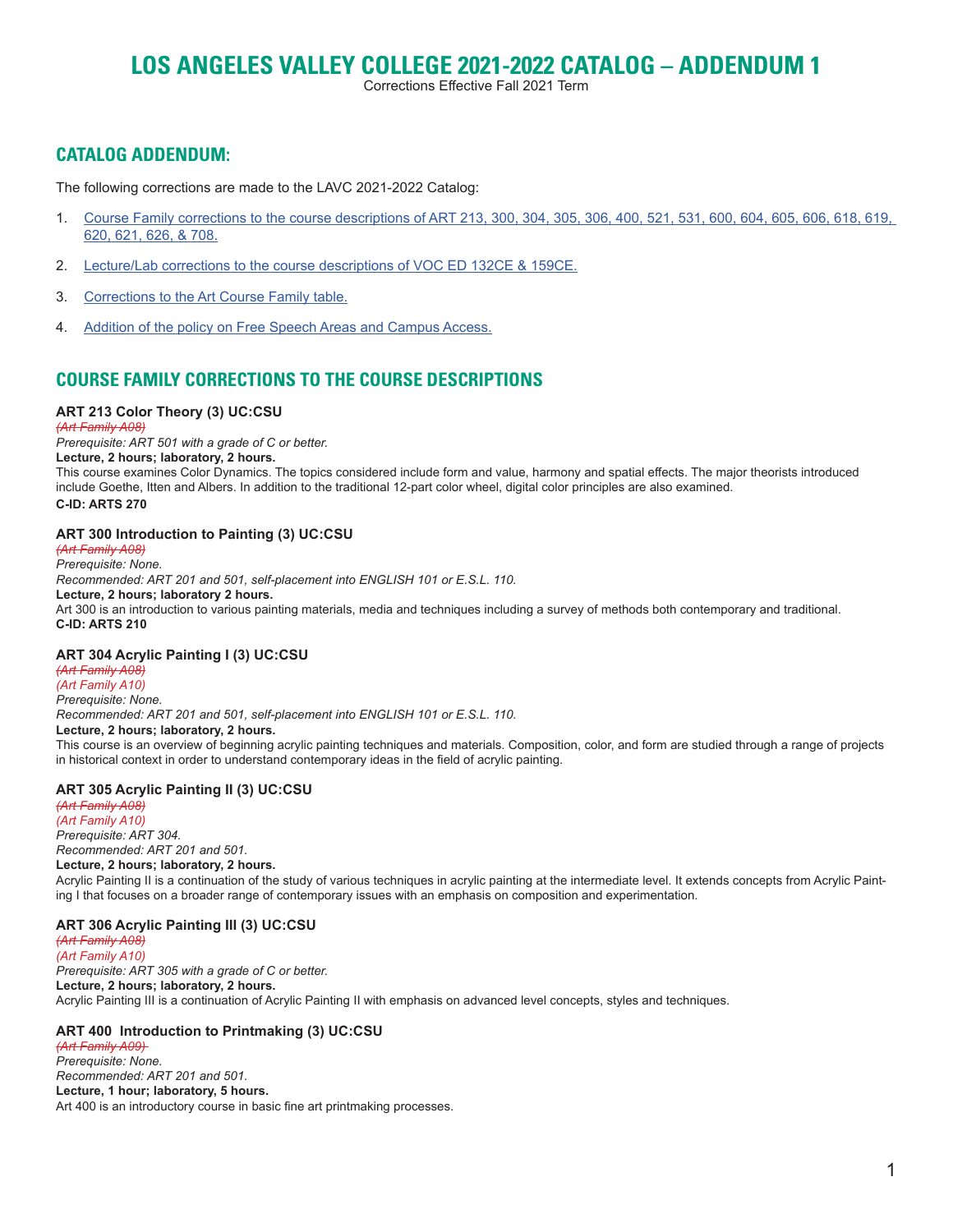# **LOS ANGELES VALLEY COLLEGE 2021-2022 CATALOG – ADDENDUM 1**

Corrections Effective Fall 2021 Term

# **ART 521 Art Gallery Techniques (3) CSU**

*(Art Family A12) Prerequisite: None Recommended: ART 501 or 502.* **Lecture, 2 hours; laboratory, 2 hours.**

This is an introductory course about art gallery management including, but not limited to, curatorial strategies, exhibition design, proper handling of artworks and their installation, gallery preparation and maintenance, gallery lighting, production and distribution of press releases, announcements, exhibitions lists, and related gallery literature. Students learn by working side-by-side with art professionals during preparation and installation. STUDENTS MAY BE REQUIRED TO OPERATE STATIONARY AND HAND-HELD POWER TOOLS.

# **ART 531 Art Gallery Techniques II (3) CSU**

*(Art Family A12)*

*Prerequisite: ART 521 with a grade of C or better. Recommended: ART 501 or 502.*

#### **Lecture, 2 hours; laboratory, 2 hours.**

This is an intermediate course about art gallery management including, but not limited to, curatorial strategies, exhibition design, proper handling of artworks and their installation, gallery preparation and maintenance, gallery lighting, production and distribution of press releases, announcements, exhibitions lists, and related gallery literature. Students learn by working side-by-side with art professionals during preparation and installation. STUDENTS MAY BE REQUIRED TO OPERATE STATIONARY AND HAND-HELD POWER TOOLS.

# **ART 600 Typography I (3) CSU**

*(Art Family A13) Prerequisite: None.*

# **Lecture, 2 hours; laboratory, 2 hours.**

Typography is a study of letterforms with emphasis on their use in graphic communication where the focus is placed on style, spacing, proportion and their applied use in Graphic Design.

## **ART 604 Graphic Design I (3) CSU**

#### *(Art Family A14)*

*Prerequisite: ART 501 and 600 with grades of C or better.*

# **Lecture, 2 hours; laboratory, 2 hours.**

This class is an introduction to Graphic Design including beginning studies in graphic communication. The principles of beginning 2-dimensional design are applied as an organizational structure. Communication problems are solved graphically using the computer as a tool for presentation and production.

## **ART 605 Graphic Design II (3) CSU**

#### *(Art Family A14)*

*Prerequisite: ART 604 with a grade of C or better.*

**Lecture, 2 hours; laboratory, 2 hours.** Graphic Design II is a continuing study of graphic communication with an introduction to the interaction between designer and client. Continued emphasis is placed on computer software as an important design tool.

## **ART 606 Graphic Design III (3) CSU**

#### *(Art Family A14)*

*Prerequisite: ART 605 with a grade of C or better.*

#### **Lecture, 2 hours; laboratory, 2 hours.**

This course is an advanced exploration of graphic communication. Assignments will focus on multi-piece corporate identity programs. Students will construct a professional portfolio containing examples of past and current work.

## **ART 618 Advertising Photo/Graphics I (4)**

*(Art Family A15)*

#### *Prerequisite: None.*

# **Lecture, 2 hours; laboratory, 4 hours.**

Advertising Photo/Graphics I is an introduction to digital photographic imaging for graphic design. Students will study the technical, aesthetic and organizational aspects of photography for graphic communication.

## **ART 619 Advertising Photo/Graphics II (4)**

*(Art Family A15) Prerequisite: None.*

# **Lecture, 2 hours; laboratory, 4 hours.**

This is an advanced photographic imaging class for graphic design. Students will study the technical, aesthetic and organizational aspects of photography for graphic communication, focusing on the computer as an essential tool.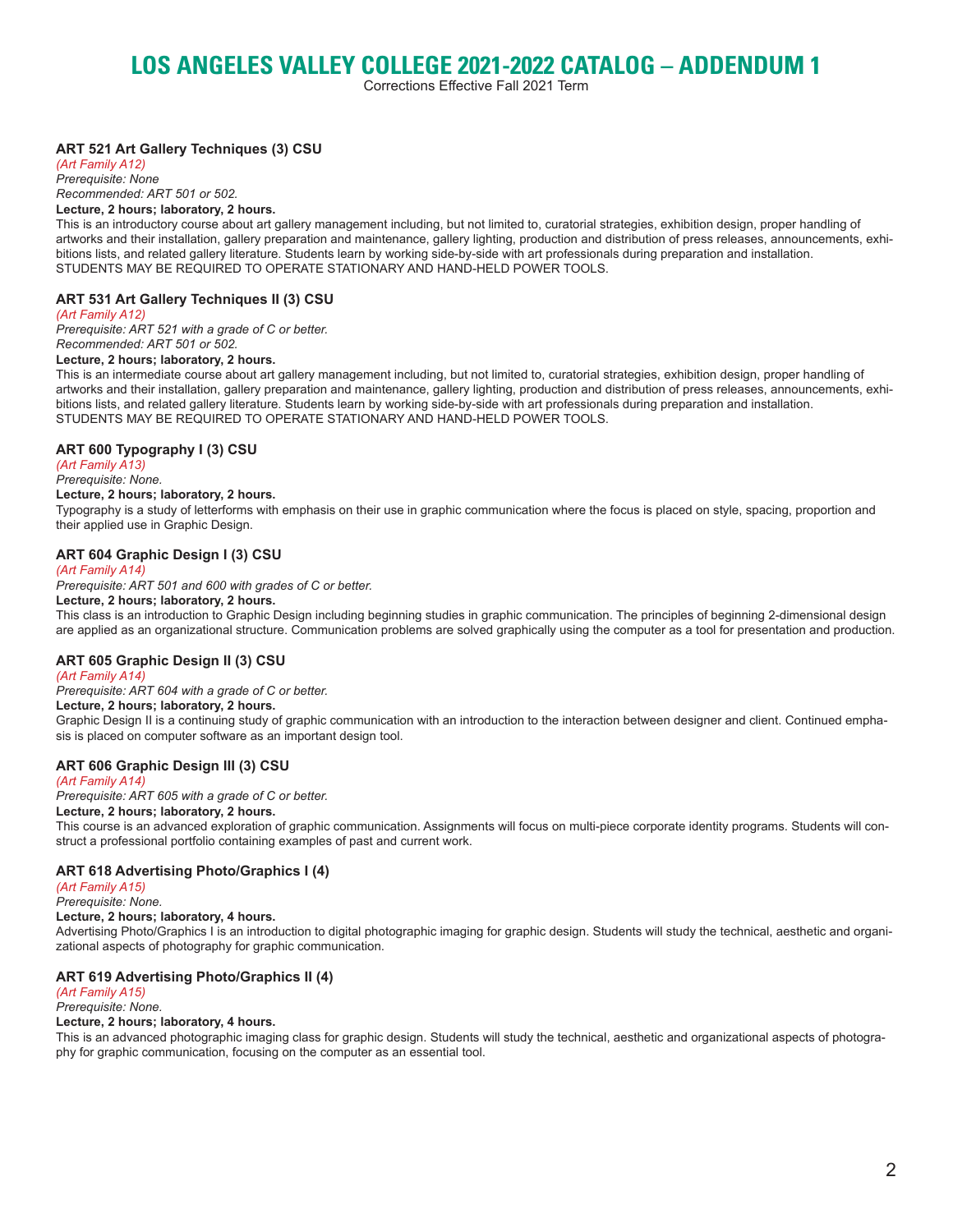# **LOS ANGELES VALLEY COLLEGE 2021-2022 CATALOG – ADDENDUM 1**

Corrections Effective Fall 2021 Term

## **ART 620 Illustration I (3) CSU**

*(Art Family A04)*

*(Art Family A16) Prerequisite: ART 201 and ART 501 with grades of a C or better.*

#### **Lecture, 2 hours; laboratory, 2 hours.**

This course is an introduction to the design, production and concept formulation of contemporary illustration. Through a series of projects, various mediums are explored, as well as the symbolic interpretation and translation of written material into visual form.

#### **ART 621 Illustration II (3) CSU**

*(Art Family A04) (Art Family A16)*

*Prerequisite: ART 620 with a grade of a C or better.* **Lecture, 2 hours; laboratory, 2 hours.**

Illustration II is a continuing study of contemporary illustration through a series of projects with a focus on non-traditional media. Additional emphasis is placed upon the individual needs and skills of each student. Preparing studies for client meetings is covered at the conclusion of the class.

#### **ART 626 Art Production Methods I (3) CSU**

*(Art Family A09) Prerequisite: None.*

#### **Lecture, 2 hours; laboratory, 2 hours.**

Art production Methods I is a course in preparing art for reproduction in print media. It includes study of commercial printing processes, the paper industry, photo/art editing, color separation and layout preparation with emphasis on the needs of the graphic designer. The computer serves as a primary tool.

#### **ART 708 Introduction to Ceramics (3) UC:CSU**

*(Art Family A01)*

*Prerequisite: None. Recommended: ART 501 or ART 502.*

#### **Lecture, 1 hour; laboratory, 5 hours.**

This is an introductory course in ceramic arts, concepts, and processes including basic design principles and creative development. Students focus on fabrication techniques in hand-building, glaze techniques, firing processes and ceramic terminology. Students will employ surface enrichment and application. Emphasis will be drawn to the technical understanding of the behavior of clay, glazes and the geological and scientific components of both. The course covers aesthetics and creative development of clay objects examining Eastern and Western ceramic history, contemporary ceramics, theory, genres and personal modes of expression across cultures.

# <span id="page-2-0"></span>**LECTURE/LAB CORRECTIONS TO THE COURSE DESCRIPTIONS**

#### **VOC ED 132CE Entertainment Business (0)**

*Prerequisite: None.* **Lecture, 0.22 hours; Laboratory 0.11 hours.**

#### **Lecture, 0.44 hours; Laboratory 0.22 hours.**

Students will learn about the fundamentals of the business of entertainment, with an emphasis on finding work in this industry, as well as how to beneficially navigate emerging entertainment occupations in light of recent changes to the Law. The class will also give a brief overview of Intellectual Property Law, including, Copyright, Trade Secrets and Rights of Publicity. The approach for this class will be explaining key concepts that occur with the 6 phases that most entertainment projects go through (see § II.1, infra) and the correlative Contract, Intellectual Property and key deal points that occur within this foundational model. Assignments will include introduction to exemplar contracts and clauses.

#### **VOC ED 159CE Entertainment Business - Contracts & Negotiation (0)**

*Prerequisite: None.*

**Lecture, 0.22 hours; Laboratory 0.11 hours.**

# **Lecture, 0.44 hours; Laboratory 0.22 hours.**

Students will apply the fundamentals of entertainment contracts learned in 132CE and undertake real-world analyses of specific contracts and negotiating clauses in the same to various situations that students will face in either searching for employment in the entertainment industry or in their work in the entertainment industry so as to how to beneficially navigate emerging entertainment occupations in light of recent changes to the Law. The approach for this class will be delving into how key concepts that occur with the 6 phases that most entertainment projects go through (see § II.1, infra) are addressed by specific contracts and contract-related issues (e.g., union and guild requirements). Assignments will analyze contractual language in light of current/ emerging best commercial practices.